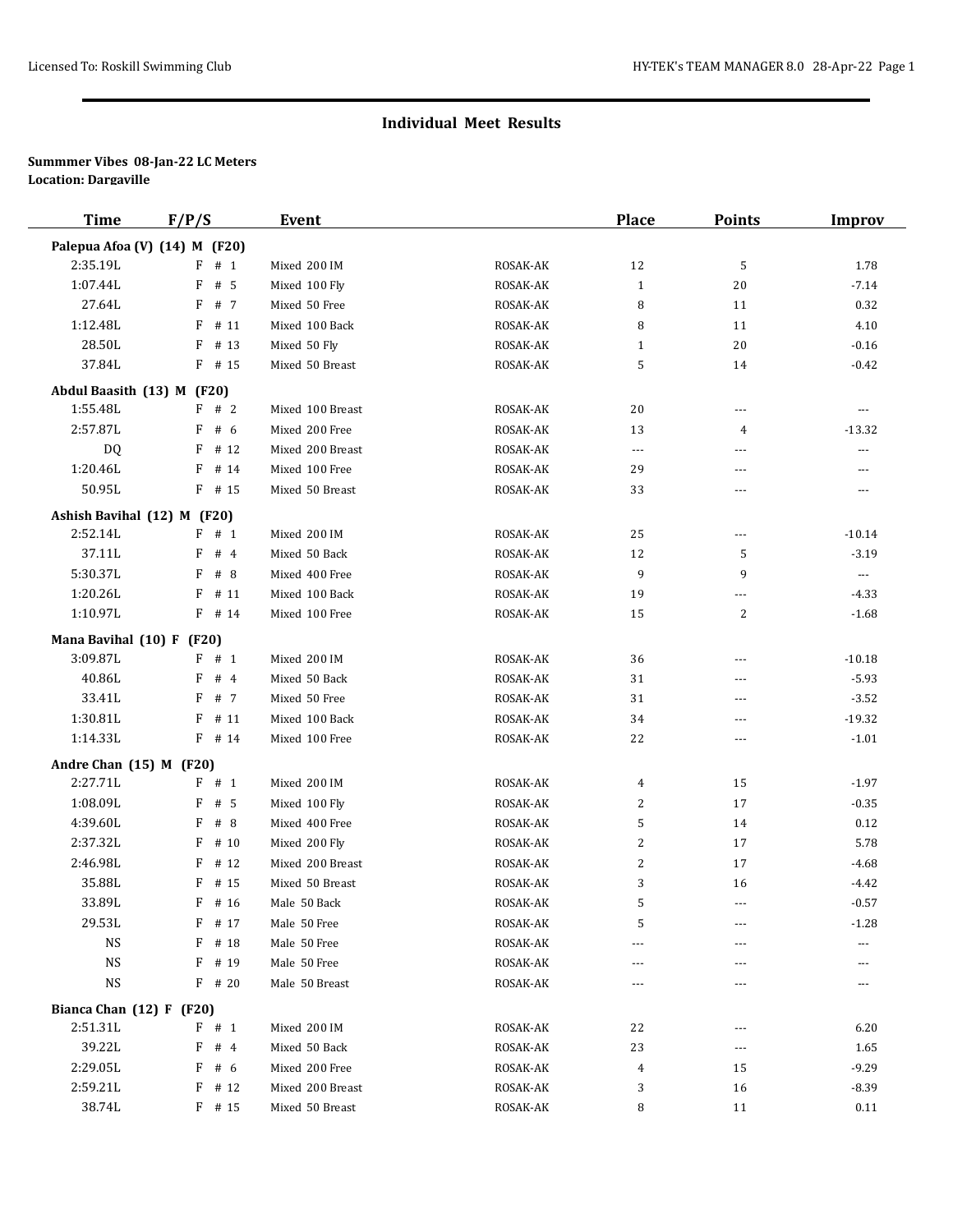| <b>Time</b>                | F/P/S     | <b>Event</b>     |          | <b>Place</b>   | <b>Points</b> | <b>Improv</b> |
|----------------------------|-----------|------------------|----------|----------------|---------------|---------------|
| Ethan Chan (9) M (F20)     |           |                  |          |                |               |               |
| 1:37.37L                   | F # 2     | Mixed 100 Breast | ROSAK-AK | 10             | 7             | $-16.34$      |
| 44.40L                     | F<br>#4   | Mixed 50 Back    | ROSAK-AK | 41             | ---           | $-0.40$       |
| 2:55.73L                   | F<br># 6  | Mixed 200 Free   | ROSAK-AK | 11             | 6             | $-19.46$      |
| 3:42.50L                   | # 12<br>F | Mixed 200 Breast | ROSAK-AK | 13             | 4             | $-9.01$       |
| 1:21.17L                   | $F$ # 14  | Mixed 100 Free   | ROSAK-AK | 31             | ---           | 1.04          |
| 47.19L                     | $F$ # 15  | Mixed 50 Breast  | ROSAK-AK | 24             | ---           | 0.19          |
| Kaden Cossill (14) M (F20) |           |                  |          |                |               |               |
| 2:40.96L                   | F # 1     | Mixed 200 IM     | ROSAK-AK | 14             | 3             | $-8.33$       |
| 1:16.20L                   | $F$ # 5   | Mixed 100 Fly    | ROSAK-AK | 8              | 11            | $-0.68$       |
| 27.44L                     | $F$ # 7   | Mixed 50 Free    | ROSAK-AK | 5              | 14            | 0.57          |
| 1:16.99L                   | # 11<br>F | Mixed 100 Back   | ROSAK-AK | 14             | 3             | 3.61          |
| 1:02.38L                   | $F$ # 14  | Mixed 100 Free   | ROSAK-AK | $\overline{4}$ | 15            | 2.56          |
| Leah Crowie $(13) F (F20)$ |           |                  |          |                |               |               |
| 3:10.84L                   | F # 1     | Mixed 200 IM     | ROSAK-AK | 38             | ---           | 8.68          |
| 40.97L                     | F<br>#4   | Mixed 50 Back    | ROSAK-AK | 33             | ---           | $-13.60$      |
| 32.08L                     | # 7<br>F  | Mixed 50 Free    | ROSAK-AK | 22             | $---$         | 1.23          |
| 1:30.98L                   | # 11<br>F | Mixed 100 Back   | ROSAK-AK | 35             | $---$         | 6.24          |
| 1:16.77L                   | $F$ # 14  | Mixed 100 Free   | ROSAK-AK | 25             | ---           | 7.52          |
| Jinitha Hewa (15) M (F20)  |           |                  |          |                |               |               |
| 1:39.35L                   | F # 2     | Mixed 100 Breast | ROSAK-AK | 13             | 4             | $\cdots$      |
| 38.62L                     | #4<br>F   | Mixed 50 Back    | ROSAK-AK | 20             | ---           | $-5.64$       |
| 30.86L                     | F # 7     | Mixed 50 Free    | ROSAK-AK | 14             | 3             | $-1.14$       |
| 1:26.22L                   | $F$ # 11  | Mixed 100 Back   | ROSAK-AK | 26             | ---           | $-5.29$       |
| 1:08.27L                   | $F$ # 14  | Mixed 100 Free   | ROSAK-AK | 9              | 9             | $-2.66$       |
|                            |           |                  |          |                |               |               |
| Saniru Hewa (16) M (F20)   |           |                  |          |                |               |               |
| 2:34.81L                   | F # 1     | Mixed 200 IM     | ROSAK-AK | 11             | 6             | $-4.39$       |
| 2:08.07L                   | F # 6     | Mixed 200 Free   | ROSAK-AK | 1              | 20            | $-1.56$       |
| 26.94L                     | $F$ # 7   | Mixed 50 Free    | ROSAK-AK | 3              | 16            | 0.45          |
| 1:12.80L                   | # 11<br>F | Mixed 100 Back   | ROSAK-AK | 9              | 9             | 1.27          |
| 58.82L                     | $F$ # 14  | Mixed 100 Free   | ROSAK-AK | 2              | 17            | 1.48          |
| Liam Hew $(9)$ M $(F20)$   |           |                  |          |                |               |               |
| 3:24.74L                   | F # 1     | Mixed 200 IM     | ROSAK-AK | 43             |               |               |
| 3:19.71L                   | F # 3     | Mixed 200 Back   | ROSAK-AK | 5              | 14            | ---           |
| 6:24.84L                   | # 8<br>F  | Mixed 400 Free   | ROSAK-AK | 13             | 4             | $\cdots$      |
| 1:40.02L                   | $F$ # 11  | Mixed 100 Back   | ROSAK-AK | 43             | ---           | 6.92          |
| 1:22.69L                   | $F$ # 14  | Mixed 100 Free   | ROSAK-AK | 33             | ---           | $-1.70$       |
| Olivia Jiang (12) F (F20)  |           |                  |          |                |               |               |
| 2:54.01L                   | $F$ # 1   | Mixed 200 IM     | ROSAK-AK | 27             | ---           | 2.23          |
| 1:32.01L                   | F # 2     | Mixed 100 Breast | ROSAK-AK | 5              | 14            | 0.50          |
| 38.65L                     | F # 4     | Mixed 50 Back    | ROSAK-AK | 21             | $---$         | $\sim$        |
| 5:11.22L                   | F # 8     | Mixed 400 Free   | ROSAK-AK | 6              | 13            | $-4.00$       |
| 3:14.38L                   | $F$ # 12  | Mixed 200 Breast | ROSAK-AK | 10             | 7             | $-4.07$       |
| 1:09.10L                   | $F$ # 14  | Mixed 100 Free   | ROSAK-AK | 10             | 7             | $-1.14$       |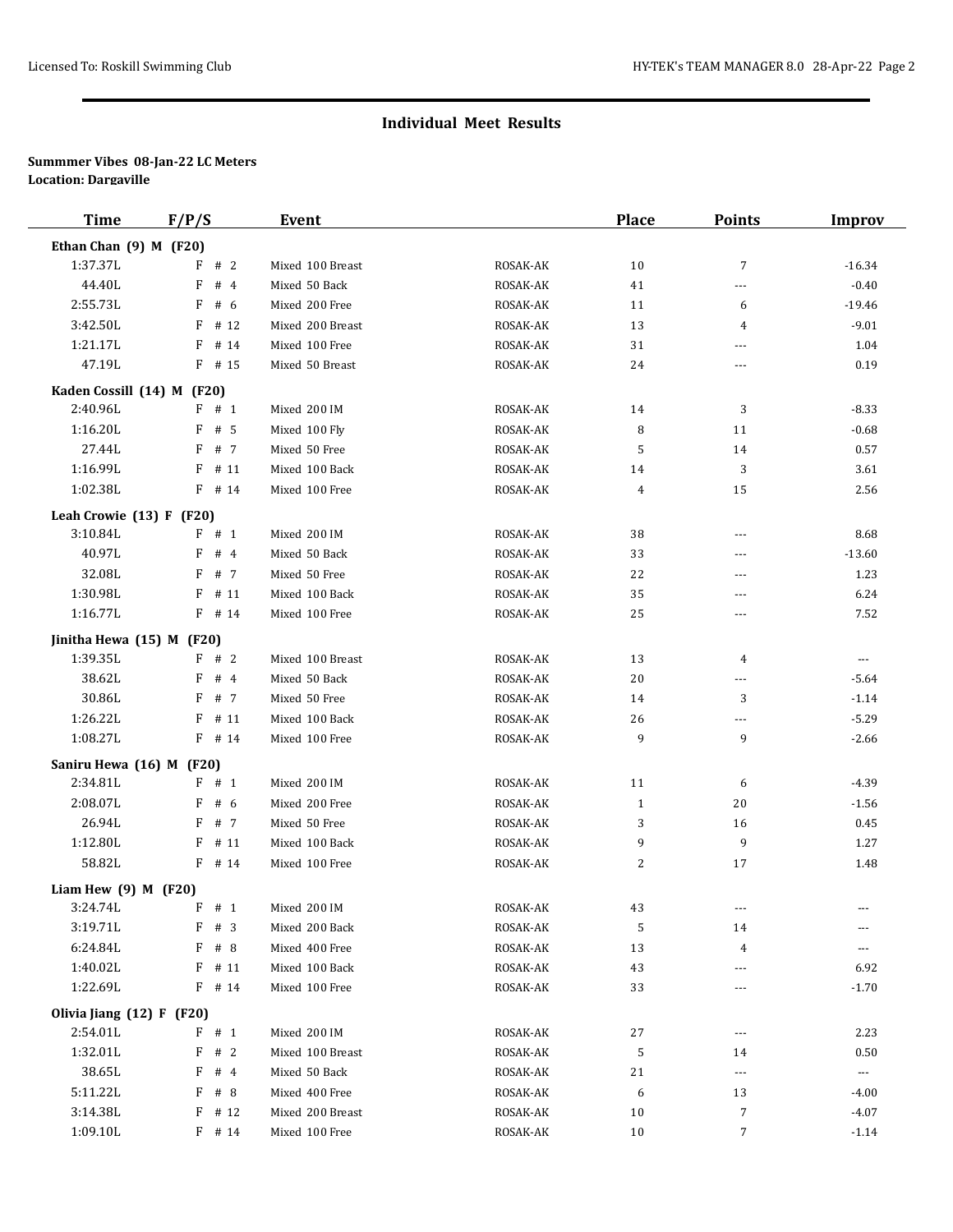| <b>Time</b>               | F/P/S                                            | <b>Event</b>     |                      | <b>Place</b>   | <b>Points</b> | <b>Improv</b>         |
|---------------------------|--------------------------------------------------|------------------|----------------------|----------------|---------------|-----------------------|
| Krish Reddy (11) M (F20)  |                                                  |                  |                      |                |               |                       |
| 3:32.16L                  | F # 1                                            | Mixed 200 IM     | ROSAK-AK             | 45             | ---           | $\cdots$              |
| 44.69L                    | #4<br>F                                          | Mixed 50 Back    | ROSAK-AK             | 42             | ---           | $-2.36$               |
| 6:45.53L                  | F<br># 8                                         | Mixed 400 Free   | ROSAK-AK             | 14             | 3             | $\scriptstyle \cdots$ |
| 1:39.95L                  | # 11<br>F                                        | Mixed 100 Back   | ROSAK-AK             | 42             | ---           | $-5.91$               |
| 1:27.98L                  | $F$ # 14                                         | Mixed 100 Free   | ROSAK-AK             | 35             | $---$         | $-10.48$              |
| Ethan Stocks (14) M (F20) |                                                  |                  |                      |                |               |                       |
| 2:25.83L                  | F # 1                                            | Mixed 200 IM     | ROSAK-AK             | 2              | 17            | 2.47                  |
| 2:17.90L                  | F<br>#3                                          | Mixed 200 Back   | ROSAK-AK             | $\mathbf{1}$   | 20            | $-0.20$               |
| 2:08.34L                  | F<br># 6                                         | Mixed 200 Free   | ROSAK-AK             | 2              | 17            | 1.60                  |
| 1:10.43L                  | F<br># 11                                        | Mixed 100 Back   | ROSAK-AK             | 5              | 14            | 5.07                  |
| 1:00.13L                  | F<br># 14                                        | Mixed 100 Free   | ROSAK-AK             | 3              | 16            | $-0.33$               |
| 32.56L                    | F<br># 16                                        | Male 50 Back     | ROSAK-AK             | 3              | $---$         | 2.03                  |
| 28.98L                    | F<br># 17                                        | Male 50 Free     | ROSAK-AK             | 3              | ---           | 0.88                  |
| 28.20L                    | F<br># 18                                        | Male 50 Free     | ROSAK-AK             | 3              | $---$         | 0.10                  |
| 26.88L                    | # 19<br>F                                        | Male 50 Free     | ROSAK-AK             | 3              | ---           | $-1.22$               |
| <b>NS</b>                 | $F$ # 20                                         | Male 50 Breast   | ROSAK-AK             | ---            | $---$         | $\cdots$              |
|                           |                                                  |                  |                      |                |               |                       |
| DQ                        | Lefauulaomania Tagiilima (13) M (F20)<br>$F$ # 1 | Mixed 200 IM     | ROSAK-AK             |                | ---           |                       |
| 37.28L                    | F<br>#4                                          | Mixed 50 Back    | ROSAK-AK             | ---<br>13      | 4             | $\cdots$<br>$-6.55$   |
| 31.56L                    | F<br># 7                                         | Mixed 50 Free    | ROSAK-AK             |                |               | $-2.67$               |
| 3:12.69L                  | $F$ # 12                                         | Mixed 200 Breast |                      | 19<br>9        | ---<br>9      | $\scriptstyle\cdots$  |
| 41.67L                    | $F$ # 15                                         | Mixed 50 Breast  | ROSAK-AK<br>ROSAK-AK | 14             | 3             | $-1.94$               |
|                           |                                                  |                  |                      |                |               |                       |
| Alex Winn (15) F (F20)    |                                                  |                  |                      |                |               |                       |
| 2:44.03L                  | #3<br>F                                          | Mixed 200 Back   | ROSAK-AK             | 4              | 15            | 3.12                  |
| 2:38.77L                  | F<br>#6                                          | Mixed 200 Free   | ROSAK-AK             | $\overline{7}$ | 12            | 8.09                  |
| 1:15.54L                  | # 11<br>F                                        | Mixed 100 Back   | ROSAK-AK             | 12             | 5             | 2.39                  |
| 1:10.71L                  | F # 14                                           | Mixed 100 Free   | ROSAK-AK             | 14             | 3             | 3.28                  |
| Ava Winn (11) F (F20)     |                                                  |                  |                      |                |               |                       |
| 3:02.10L                  | $F$ # 1                                          | Mixed 200 IM     | ROSAK-AK             | 34             | ---           | $-9.52$               |
| 38.41L                    | F<br>#4                                          | Mixed 50 Back    | ROSAK-AK             | 18             | $\cdots$      | $-3.44$               |
| 2:43.38L                  | F<br># 6                                         | Mixed 200 Free   | ROSAK-AK             | 8              | 11            | 0.29                  |
| 1:25.11L                  | $F$ # 11                                         | Mixed 100 Back   | ROSAK-AK             | 23             | $---$         |                       |
| 1:16.56L                  | $F$ # 14                                         | Mixed 100 Free   | ROSAK-AK             | 24             | $\cdots$      | $-0.30$               |
| Emma Winn $(13) F (F20)$  |                                                  |                  |                      |                |               |                       |
| 2:59.30L                  | F # 1                                            | Mixed 200 IM     | ROSAK-AK             | 32             | ---           | 4.37                  |
| 1:16.72L                  | $\mathbf{F}$<br># 5                              | Mixed 100 Fly    | ROSAK-AK             | 9              | 9             | 2.84                  |
| 33.33L                    | F # 7                                            | Mixed 50 Free    | ROSAK-AK             | 29             | $---$         | 0.78                  |
| 3:01.71L                  | $\, {\bf F}$<br># 10                             | Mixed 200 Fly    | ROSAK-AK             | 4              | 15            | 5.62                  |
| 33.39L                    | F<br># 13                                        | Mixed 50 Fly     | ROSAK-AK             | 14             | 3             | 1.08                  |
| 44.09L                    | $F$ # 15                                         | Mixed 50 Breast  | ROSAK-AK             | 20             | $\cdots$      | $-3.90$               |